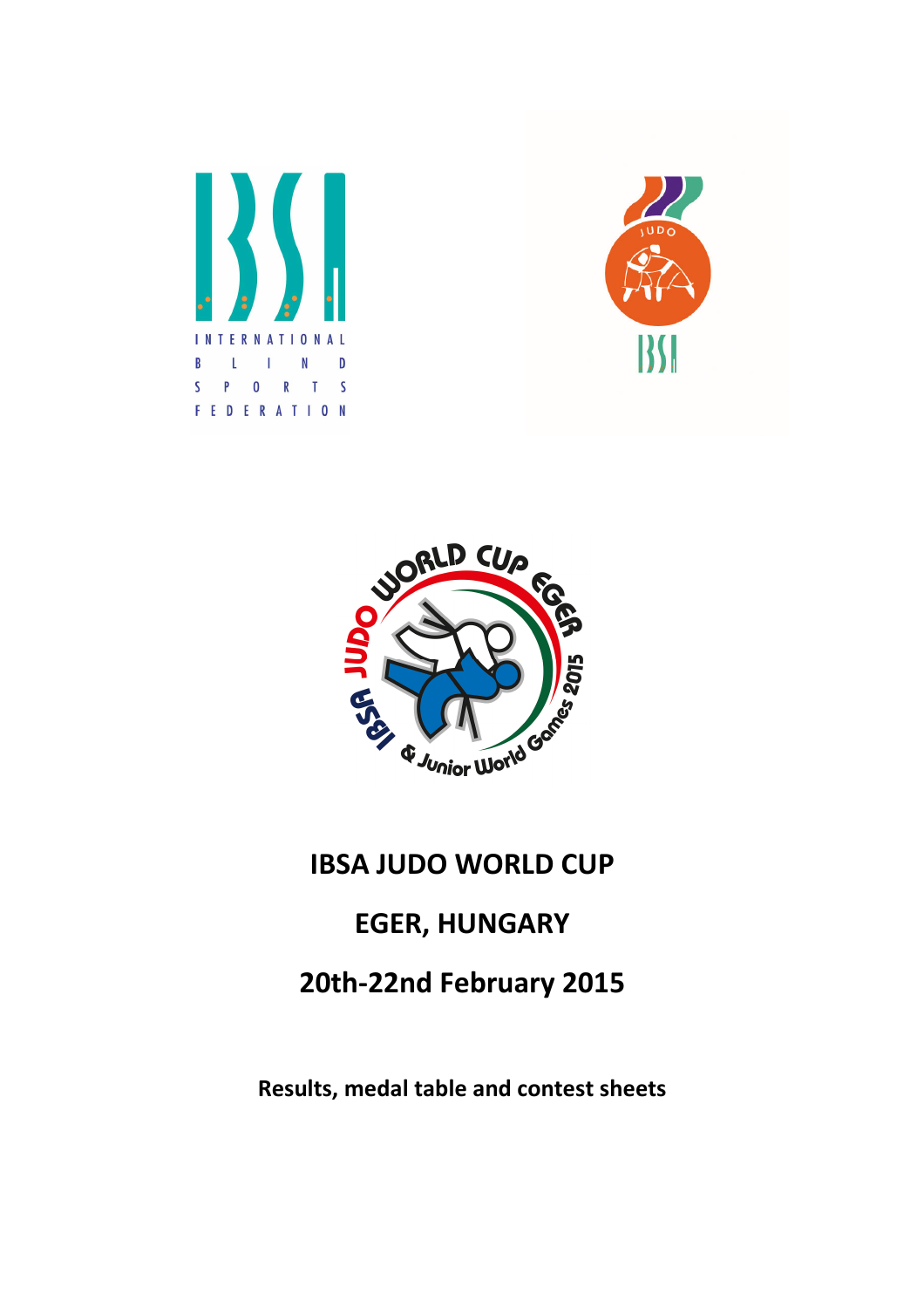

## **IBSA Judo World Cup Eger 2015 Eger (HUN), 20-22 Feb 2015 Medals**

**Medals** 

|     |                         |            |                                 | 1st place      | 2nd place               | 3rd place               | 5th place      | 7th place      |
|-----|-------------------------|------------|---------------------------------|----------------|-------------------------|-------------------------|----------------|----------------|
| 1.  |                         | <b>UZB</b> | Uzbekistan                      | 4              | 1                       | $\overline{\mathbf{2}}$ | $\mathbf 0$    | 1              |
| 2.  | $\sum_{i=1}^{N}$        | <b>KOR</b> | Korea, South                    | $\overline{2}$ | $\overline{\mathbf{2}}$ | 1                       | $\mathbf 0$    | $\mathbf 0$    |
| 3.  | $\overline{\mathbf{G}}$ | <b>AZE</b> | Azerbaijan                      | $\overline{2}$ | 1                       | $\bf{0}$                | $\overline{2}$ | 3              |
| 4.  |                         | <b>UKR</b> | <b>Ukraine</b>                  | 1              | 4                       | $\bf 6$                 | 1              | 0              |
| 5.  | X                       | <b>GBR</b> | <b>Great Britain</b>            | 1              | $\mathbf 0$             | $\overline{\mathbf{2}}$ | 1              | 1              |
| 6.  |                         | <b>GER</b> | Germany                         | 1              | $\mathbf 0$             | 1                       | $\overline{2}$ | 1              |
| 7.  |                         | <b>FRA</b> | France                          | 1              | $\mathbf 0$             | 1                       | $\pmb{0}$      | 1              |
| 8.  |                         | <b>BLR</b> | <b>Belarus</b>                  | 1              | $\mathbf 0$             | $\bf{0}$                | $\pmb{0}$      | $\mathbf 0$    |
| 9.  |                         | <b>RUS</b> | Russia                          |                | $\overline{\mathbf{2}}$ | $\overline{7}$          | 5              | 3              |
| 10. |                         | <b>JPN</b> | Japan                           |                | $\overline{\mathbf{2}}$ | 1                       | 3              | $\mathsf 0$    |
| 11. | $\bullet$               | <b>ARG</b> | Argentina                       |                | 1                       | 1                       | $\pmb{0}$      | $\overline{2}$ |
| 12. | $\bar{m}$               | <b>ESP</b> | Spain                           |                |                         | 1                       | $\overline{2}$ | $\overline{2}$ |
| 13. | ١Ø                      | <b>CAN</b> | Canada                          |                |                         | 1                       | $\mathbf{1}$   | $\mathsf 0$    |
| 14. | <b>START</b>            | <b>VEN</b> | Venezuela                       |                |                         | 1                       | $\pmb{0}$      | $\mathbf{1}$   |
| 15. | $\circledS$             | <b>TPE</b> | Chinese Taipei                  |                |                         | 1                       | $\mathbf 0$    | $\mathbf 0$    |
| 16. | Ċ.                      | <b>TUR</b> | <b>Turkey</b>                   |                |                         |                         | $\overline{2}$ | 4              |
| 17. |                         | <b>MGL</b> | Mongolia                        |                |                         |                         | $\overline{2}$ | 0              |
| 18. |                         | <b>USA</b> | <b>United States of America</b> |                |                         |                         | 1              | $\overline{2}$ |
| 19. |                         | <b>KAZ</b> | Kazakhstan                      |                |                         |                         | $\mathbf{1}$   | $\mathbf 1$    |
| 20. | <b>BAA</b>              | <b>IRQ</b> | Iraq                            |                |                         |                         | 1              | $\mathsf 0$    |
| 20. |                         | <b>LTU</b> | Lithuania                       |                |                         |                         | 1              | $\mathsf 0$    |
| 20. | ∵                       | <b>SWE</b> | Sweden                          |                |                         |                         | 1              | $\mathbf 0$    |
| 23. |                         | <b>ITA</b> | Italy                           |                |                         |                         |                |                |
| 23. | $\frac{1}{2}$           | <b>PUR</b> | <b>Puerto Rico</b>              |                |                         |                         |                |                |

31 nations in this event

24 nations with places 1st-7th  $( = 77\%)$ 

15 nations with medals  $( = 48\%)$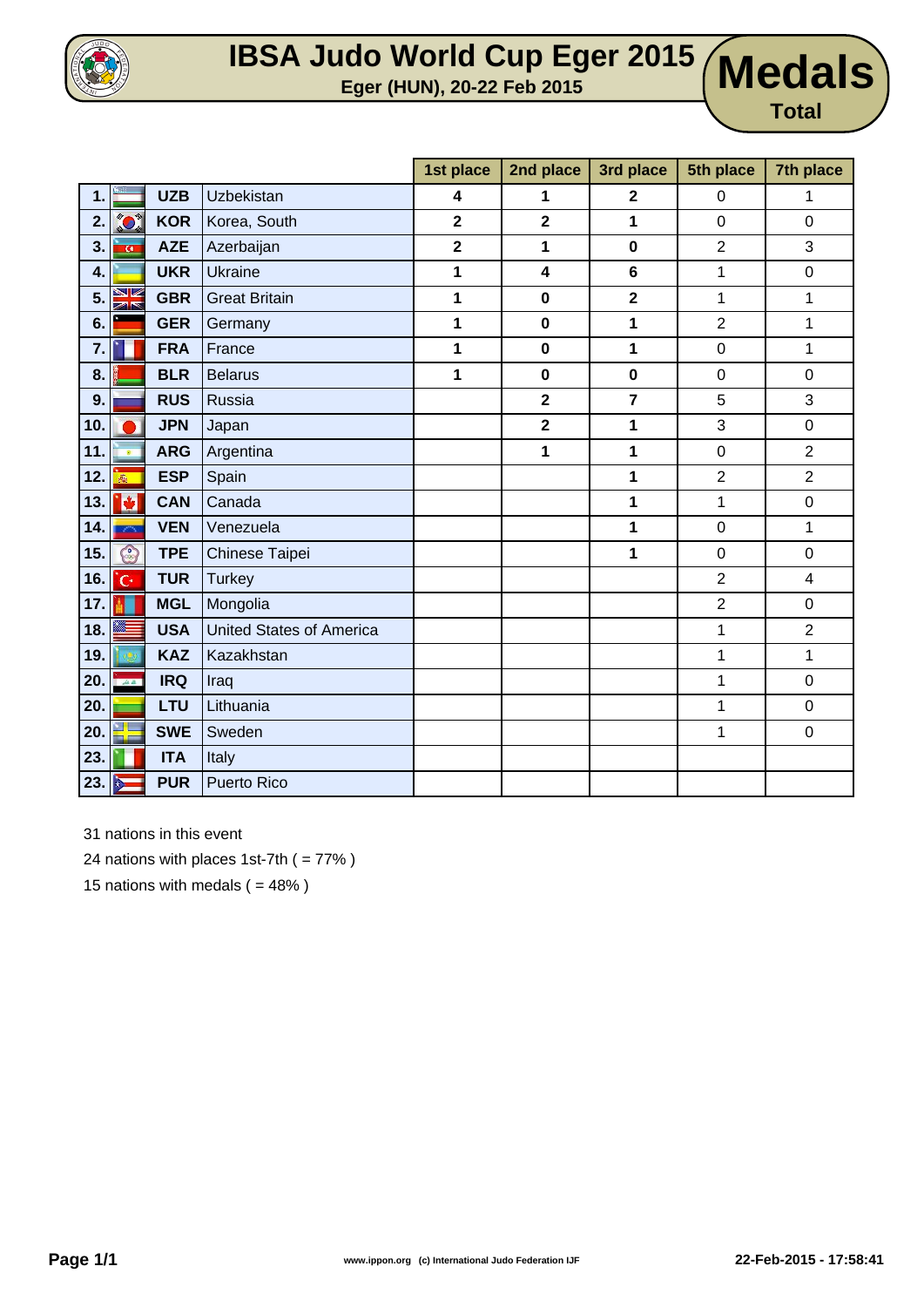

# **IBSA Judo World Cup Eger 2015**<br> **Eger (HUN), 20-22 Feb 2015**



|    | -60 kg                         |                           |  |  |
|----|--------------------------------|---------------------------|--|--|
| 1. | NAMOZOV, Sherzod B3            | <b>UZB</b>                |  |  |
| 2. | LEE, Min Jae B2                | <b>KOR O</b>              |  |  |
| 3. | HIROSE, Makoto B2              | <b>JPN</b>                |  |  |
| 3. | <b>KORIAKIN, Vitalii B2</b>    | <b>RUS</b>                |  |  |
| 5. | <b>KARN, Justin B3</b>         | <b>CAN</b>                |  |  |
| 5. | <b>SARIYEV, Anuar B2</b>       | <b>KAZ</b>                |  |  |
| 7. | <b>GARCIA OROZCO, David B2</b> | <b>ESP</b><br>$\vec{m}_0$ |  |  |
| 7. | <b>VILLEMONT, Kevin B3</b>     | <b>FRA</b>                |  |  |

|    | $-66$ kg                               |            |  |  |
|----|----------------------------------------|------------|--|--|
| 1. | <b>BERDIYOROV, Nurbek B2</b>           | <b>UZB</b> |  |  |
| 2. | <b>FUJIMOTO, Satoshi B2</b>            | <b>JPN</b> |  |  |
| 3. | <b>KHORAVA, Davyd B2</b>               | <b>UKR</b> |  |  |
| 3. | <b>RUDENKO, Viktor B1</b>              | <b>RUS</b> |  |  |
| 5. | <b>AAJIM, Munkhbat B3</b>              | <b>MGL</b> |  |  |
| 5. | <b>BAREIKIS, Osvaldas B3</b>           | LTU        |  |  |
| 7. | <b>GAVILAN LORENZO, Luis Daniel B3</b> | <b>ESP</b> |  |  |
| 7. | <b>SALIKHOV, Nukh B2</b>               | <b>RUS</b> |  |  |
|    |                                        |            |  |  |

|                  | $-73$ kg                          |                 |  |  |
|------------------|-----------------------------------|-----------------|--|--|
| 1.               | <b>GASIMOV, Ramil B2</b>          | <b>AZE</b>      |  |  |
| 2.               | <b>SAYIDOV, Feruz B3</b>          | <b>UZB</b>      |  |  |
| 3.               | <b>KOTENKO, Serhii B2</b>         | <b>UKR</b>      |  |  |
| 3.               | <b>SOLOVEY, Dmytro B2</b>         | <b>UKR</b>      |  |  |
| 5.               | <b>GAVILAN LORENZO, Alvaro B3</b> | <b>ESP</b><br>燕 |  |  |
| 5.               | <b>KORNHASS, Nikolai B2</b>       | <b>GER</b>      |  |  |
| $\overline{7}$ . | <b>BRICENO DIAZ, Mauricio B2</b>  | <b>VEN</b>      |  |  |
| 7.               | <b>MUSTAFAYEV, Bayram B2</b>      | <b>AZE</b>      |  |  |
|                  |                                   |                 |  |  |

| -90 kg |                                 |            |  |  |  |
|--------|---------------------------------|------------|--|--|--|
| 1.     | <b>INGRAM, Samuel B2</b>        | GBR        |  |  |  |
| 2.     | LENCINA, Jorge B3               | <b>ARG</b> |  |  |  |
| 3.     | <b>KURBANOV, Malik B3</b>       | <b>RUS</b> |  |  |  |
| 3.     | <b>NAZARENKO, Oleksandr B3</b>  | <b>UKR</b> |  |  |  |
| 5.     | <b>SHEVCHENKO, Anatolii B1</b>  | <b>RUS</b> |  |  |  |
| 5.     | <b>VAZQUEZ CORTIJO, Abel B3</b> | <b>ESP</b> |  |  |  |
| 7.     | <b>ALIYEV, Ramin B2</b>         | <b>AZE</b> |  |  |  |
| 7.     | <b>CROCKETT, Dartanyon B3</b>   | <b>USA</b> |  |  |  |
|        |                                 |            |  |  |  |

|    | +100 kg                        |            |  |  |
|----|--------------------------------|------------|--|--|
| 1. | <b>ZAKIYEV, Ilham B1</b>       | <b>AZE</b> |  |  |
| 2. | <b>MASAKI, Kento B2</b>        | <b>JPN</b> |  |  |
| 3. | <b>GAIDAROV, Gaidar B2</b>     | <b>RUS</b> |  |  |
| 3. | <b>HODGSON, Jack B2</b>        | <b>GBR</b> |  |  |
| 5. | AL-BDOOR, Garrah B2            | <b>IRQ</b> |  |  |
| 5. | <b>PARASIUK, Aleksandr B2</b>  | <b>RUS</b> |  |  |
| 7. | <b>ANDERSON, Robert B3</b>     | <b>USA</b> |  |  |
| 7. | <b>BEGAIDAROV, Baurzhan B2</b> | <b>KAZ</b> |  |  |
|    |                                |            |  |  |

| $-81$ kg       |                              |                            |  |  |
|----------------|------------------------------|----------------------------|--|--|
| 1 <sub>1</sub> | LEE, Jung Min B2             | <b>KOR O</b>               |  |  |
| 2.             | <b>KOSINOV, Oleksandr B2</b> | <b>UKR</b>                 |  |  |
| 3.             | <b>DRANE, Jonathan B2</b>    | <b>GBRE</b>                |  |  |
| 3.             | JONARD, Cyril B1             | <b>FRA</b>                 |  |  |
| 5.             | JUNK, Sebastian B2           | <b>GER</b>                 |  |  |
| 5.             | <b>SAFAROV, Rovshan B3</b>   | <b>AZE</b><br>$\mathbf{G}$ |  |  |
| 7.             | <b>EFFRON, Jose David B2</b> | <b>ARG</b>                 |  |  |
| 7.             | <b>KHALILOV, Sharif B3</b>   | <b>UZB</b>                 |  |  |

|    | $-100$ kg                      |            |  |  |
|----|--------------------------------|------------|--|--|
| 1. | <b>SHARIPOV, Shirin B3</b>     | <b>UZB</b> |  |  |
| 2. | <b>CHOI, Gwang Geun B2</b>     | KOR O      |  |  |
| 3. | FEDIN, Vladimir B2             | <b>RUS</b> |  |  |
| 3. | POMINOV, Oleksandr B2          | <b>UKR</b> |  |  |
| 5. | <b>ABDULLAKHANLI, Kanan B2</b> | <b>AZE</b> |  |  |
| 5. | <b>CHEREPANOV, Vasilii B3</b>  | <b>RUS</b> |  |  |
| 7. | <b>SKELLEY, Christopher B2</b> | GBR        |  |  |
| 7. | <b>UPMANN, Oliver B2</b>       | <b>GER</b> |  |  |
|    |                                |            |  |  |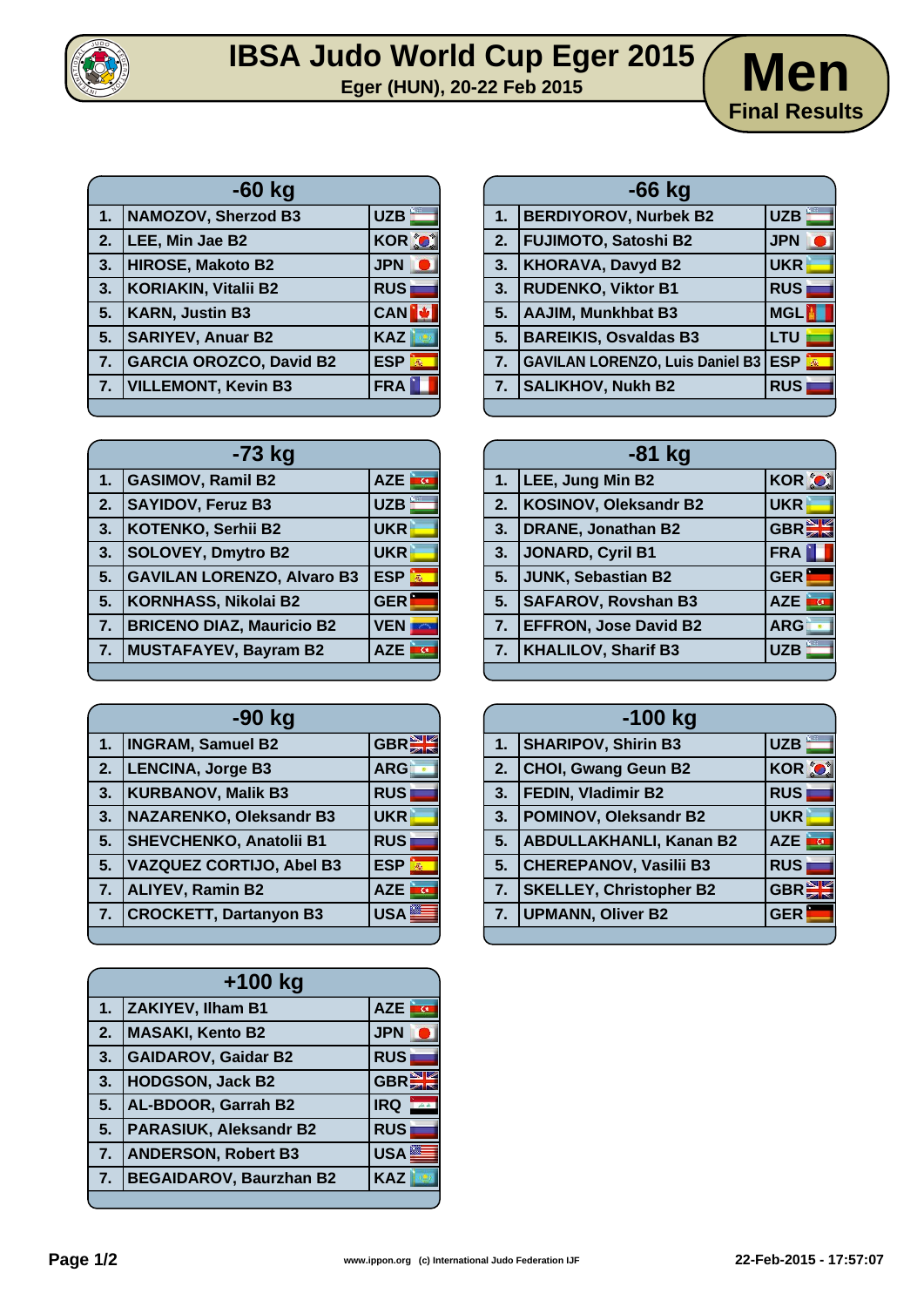

#### **IBSA Judo World Cup Eger 2015 Eger (HUN), 20-22 Feb 2015 Women**

| $-48$ kg         |                                        |                              |  |
|------------------|----------------------------------------|------------------------------|--|
| 47               | <b>BRUSSIG, Carmen B2</b>              | <b>GER</b>                   |  |
| $\overline{2}$ . | <b>HALINSKA, Yulia B2</b>              | <b>UKR</b>                   |  |
| 3.               | <b>GOMEZ MARTINEZ, Paula Karina B1</b> | <b>ARG</b>                   |  |
| 3.               | LEE, Kai Lin B2                        | <b>TPE</b><br>$\circ$        |  |
| 5.               | HANGAI, Shizuka B2                     | <b>JPN</b>                   |  |
| 5.               | <b>STEPANIUK, Alesia B2</b>            | <b>RUS</b>                   |  |
| 7 <sub>1</sub>   | <b>GEREYEVA, Gulnar B2</b>             | <b>AZE</b><br>$\overline{a}$ |  |
| $\bullet$        | <b>TASIN, Ecem B2</b>                  | <b>TUR C</b>                 |  |
|                  |                                        |                              |  |

| -57 kg         |                                     |                    |  |  |  |
|----------------|-------------------------------------|--------------------|--|--|--|
| 1.             | SEO, Ha Na B3                       | <b>KOR O</b>       |  |  |  |
| 2.             | <b>ABDULLAYEVA, Sabina B2</b>       | <u>ince</u><br>AZE |  |  |  |
| 3.             | <b>CHERNIAK, Inna B2</b>            | <b>UKR</b>         |  |  |  |
| 3.             | MERENCIANO HERRERO, Monica B2   ESP | $\vec{m}_0$        |  |  |  |
| 5.             | KOSEOGLU, Serife B3                 | <b>TUR</b> C       |  |  |  |
| 5.             | <b>MIWA, Junko B3</b>               | <b>JPN</b>         |  |  |  |
| 7 <sub>1</sub> | <b>BOGDANOVA, Elena B2</b>          | <b>RUS</b>         |  |  |  |
| 7.             | <b>KILIC, Gulhan B2</b>             | <b>TUR</b> C       |  |  |  |
|                |                                     |                    |  |  |  |

| -70 kg |                                 |              |  |
|--------|---------------------------------|--------------|--|
| 1.     | <b>CHEPURINA, Svitlana B3</b>   | <b>UKR</b>   |  |
| 2.     | <b>SAVOSTYANOVA, Tatiana B2</b> | <b>RUS</b>   |  |
| 3.     | <b>RAHIMOVA, Gulruh B3</b>      | <b>UZB</b>   |  |
| 3.     | SOAZO, Naomi B3                 | <b>VEN</b>   |  |
| 5.     | <b>GREENHOUGH, Natalie B2</b>   | <b>GBR</b>   |  |
| 5.     | <b>NYAMAA, Altantsetseg B3</b>  | <b>MGL</b>   |  |
| 7.     | <b>DEMIRCAN, Guler B2</b>       | <b>TUR</b> C |  |
| 7.     | ZABRODSKAIA, Olga B2            | <b>RUS</b>   |  |
|        |                                 |              |  |

|    | -52 kg                        |              |  |  |
|----|-------------------------------|--------------|--|--|
| 1. | <b>MARTINET, Sandrine B2</b>  | FRA          |  |  |
| 2. | NIKOLAYCHYK, Nataliya B2      | <b>UKR</b>   |  |  |
| 3. | <b>BRUSSIG, Ramona B2</b>     | <b>GER</b>   |  |  |
| 3. | <b>GAGNE, Priscilla B1</b>    | <b>CAN</b>   |  |  |
| 5. | <b>LOHATSKA, Liudmyla B2</b>  | <b>UKR</b>   |  |  |
| 5. | <b>POTAPOVA, Victoria B1</b>  | <b>RUS</b>   |  |  |
| 7. | <b>CELIK, Zeynep B2</b>       | <b>TUR</b> C |  |  |
| 7. | <b>LEDESMA, Dure Rocio B2</b> | <b>ARG</b>   |  |  |
|    |                               |              |  |  |

**Final Results**

| $-63$ kg |                                 |              |  |
|----------|---------------------------------|--------------|--|
| 1.       | NURMETOVA, Tursunpashsha B3 UZB |              |  |
| 2.       | <b>HUSIEVA, Iryna B2</b>        | <b>UKR</b>   |  |
| 3.       | <b>JIN, Song Lee B2</b>         | <b>KOR O</b> |  |
| 3.       | <b>POZDNYSHEVA, Olga B2</b>     | <b>RUS</b>   |  |
| 5.       | <b>PERNHEIM, Nicolina B1</b>    | <b>SWE</b>   |  |
| 5.       | YONEDA, Mayumi B2               | <b>JPN</b>   |  |
| 7.       |                                 |              |  |
| 7.       |                                 |              |  |
|          |                                 |              |  |

| +70 kg         |                              |                  |  |
|----------------|------------------------------|------------------|--|
| 1 <sub>1</sub> | <b>KACHAN, Arina B3</b>      | <b>BLR</b>       |  |
| 2.             | <b>GANIEVA, Svetlana B3</b>  | <b>RUS</b>       |  |
| 3.             | <b>ALIMOVA, Khayitjon B3</b> | <b>UZB</b>       |  |
| 3 <sub>1</sub> | <b>KALYANOVA, Irina B2</b>   | <b>RUS</b>       |  |
| 5 <sub>1</sub> | <b>CHUNG, Sarah B3</b>       | USA <sup>E</sup> |  |
| 5.             | <b>TASBAG, Mesme B3</b>      | <b>TUR</b> C     |  |
| 7.             |                              |                  |  |
| 7.             |                              |                  |  |
|                |                              |                  |  |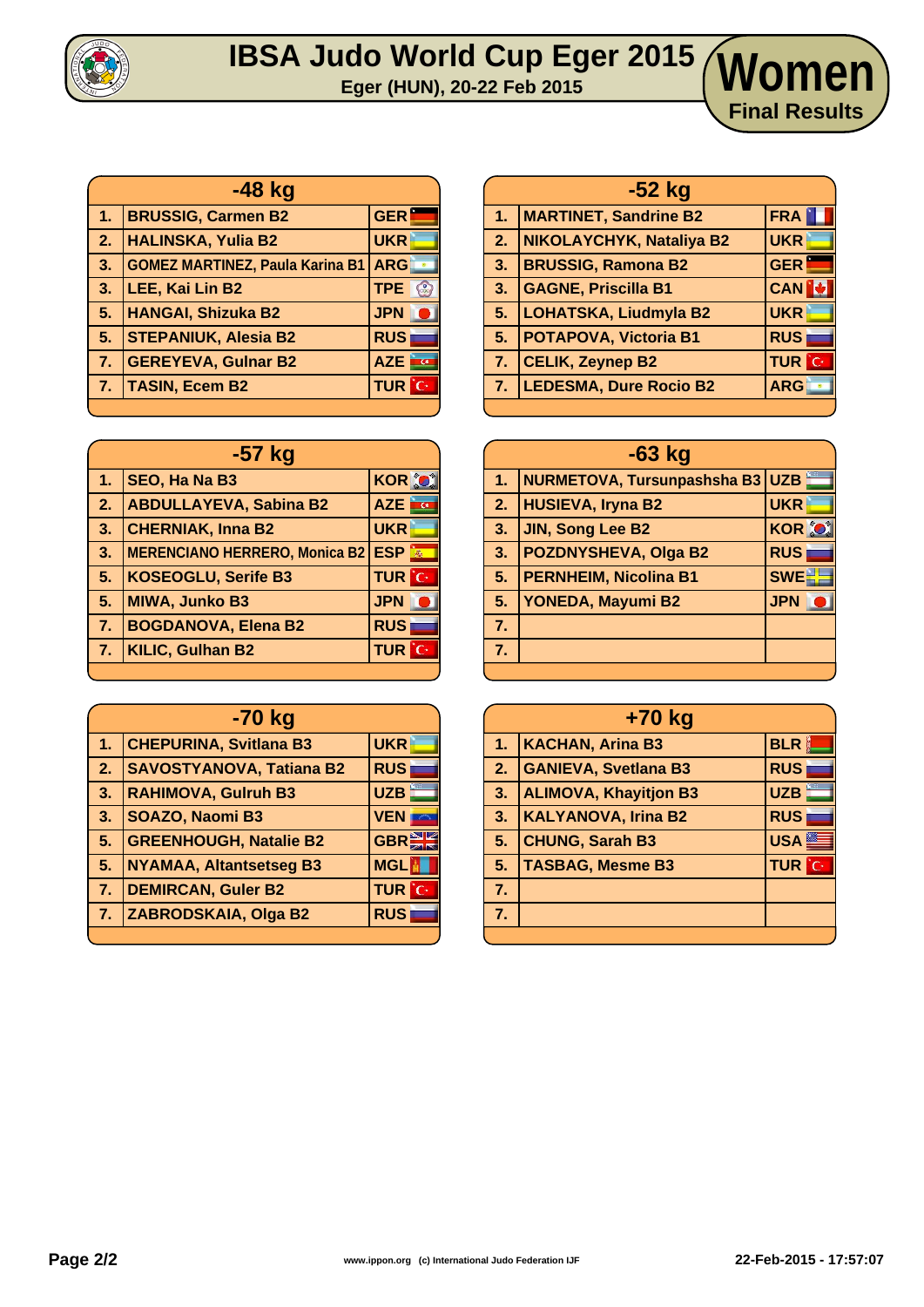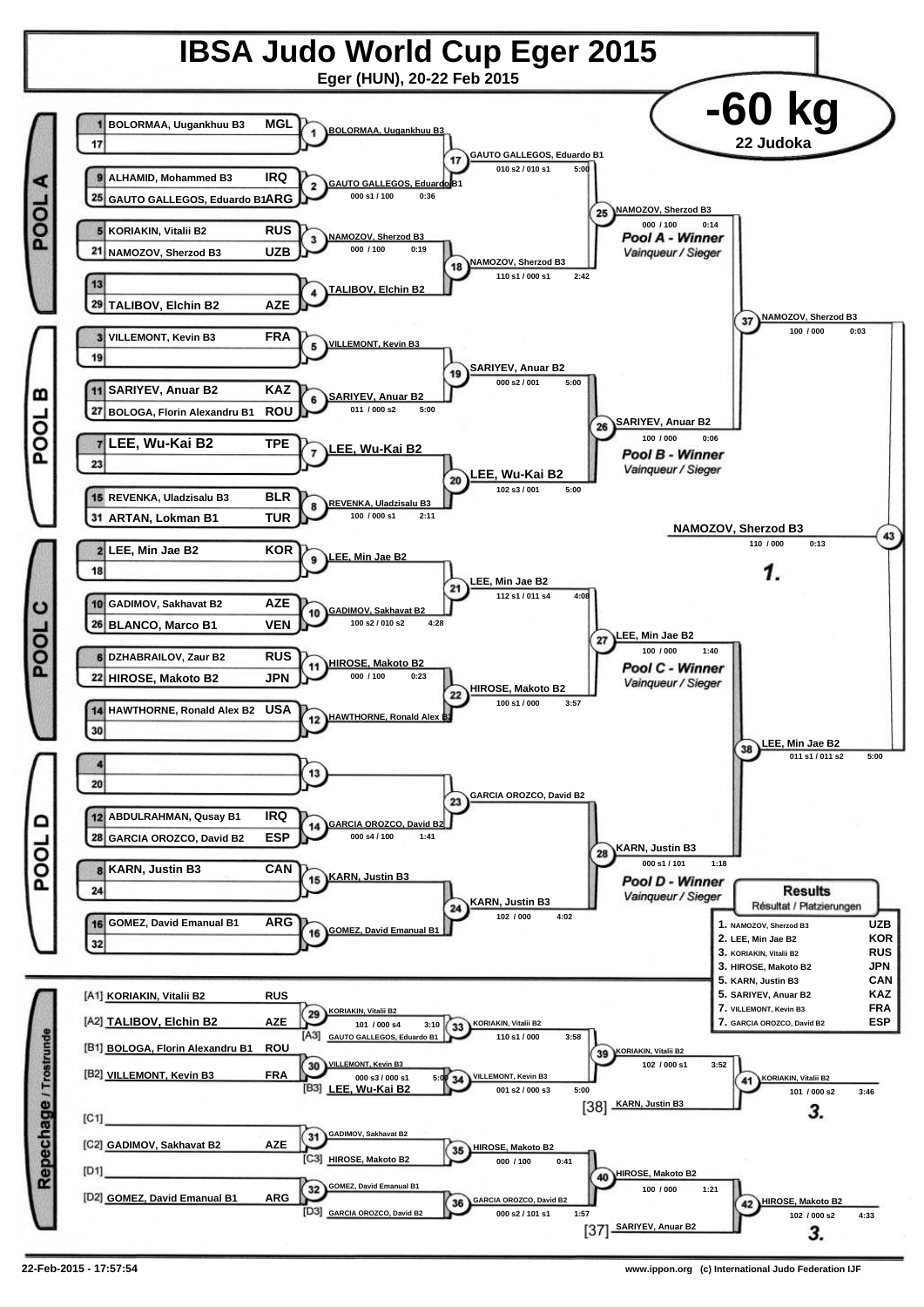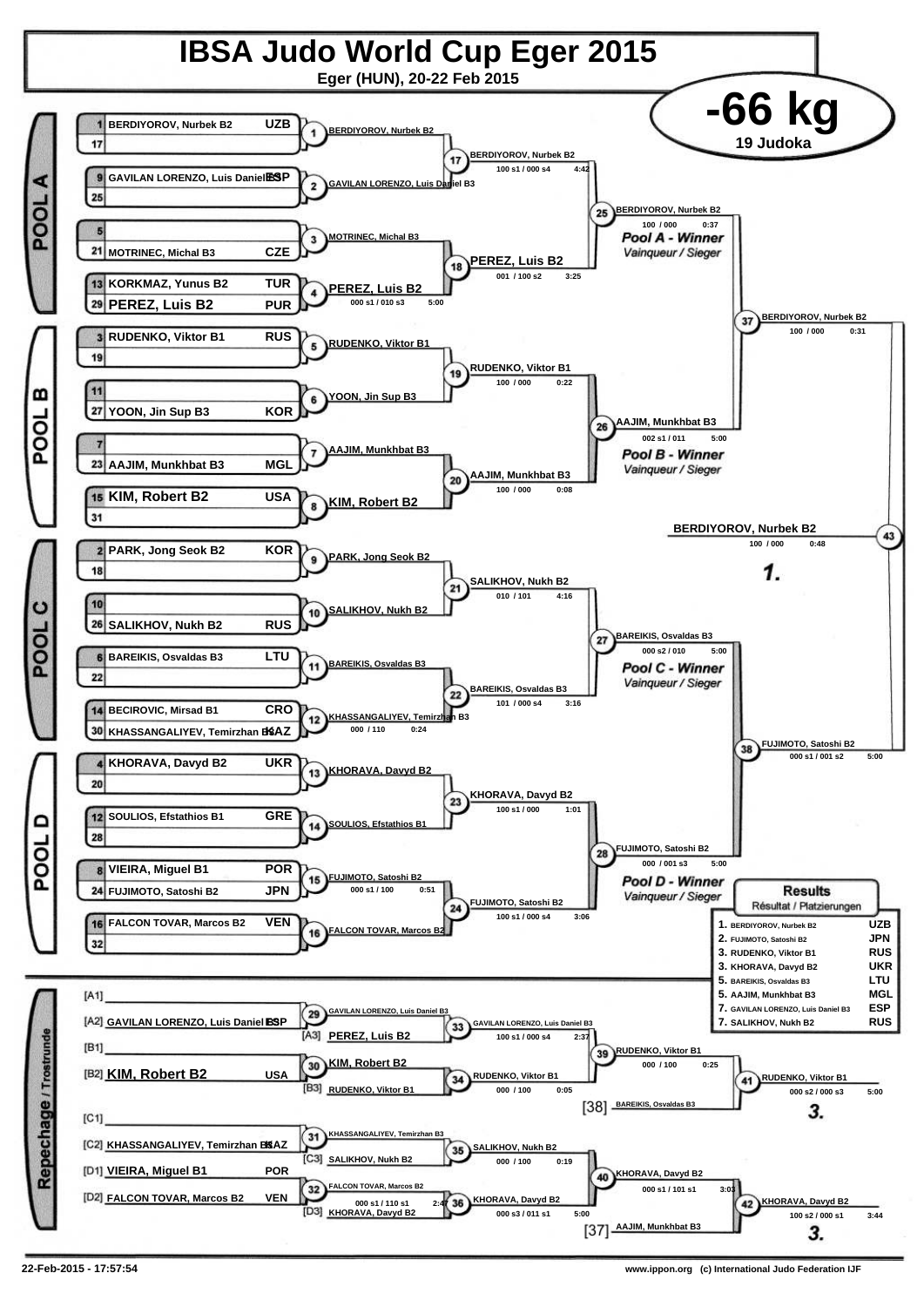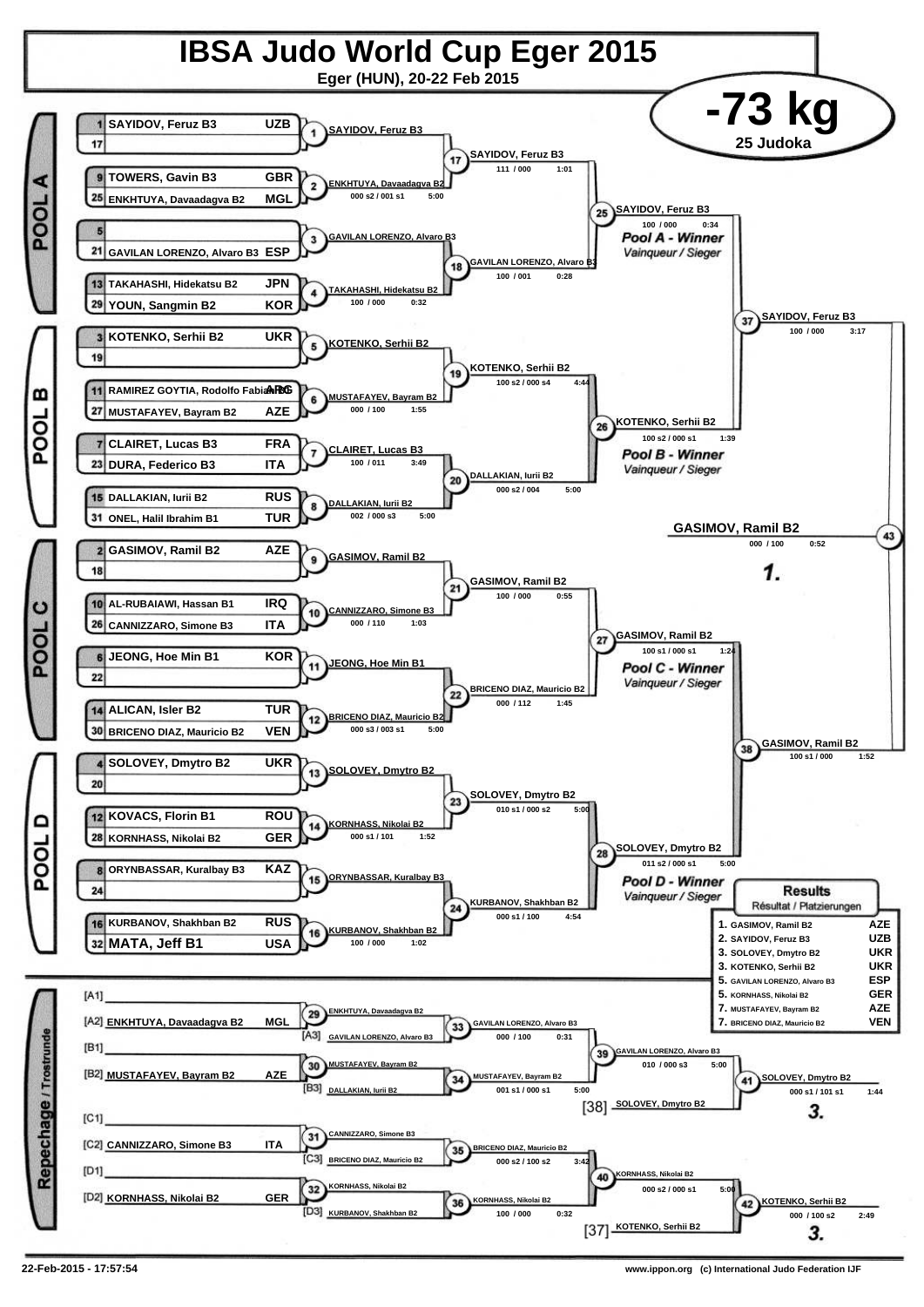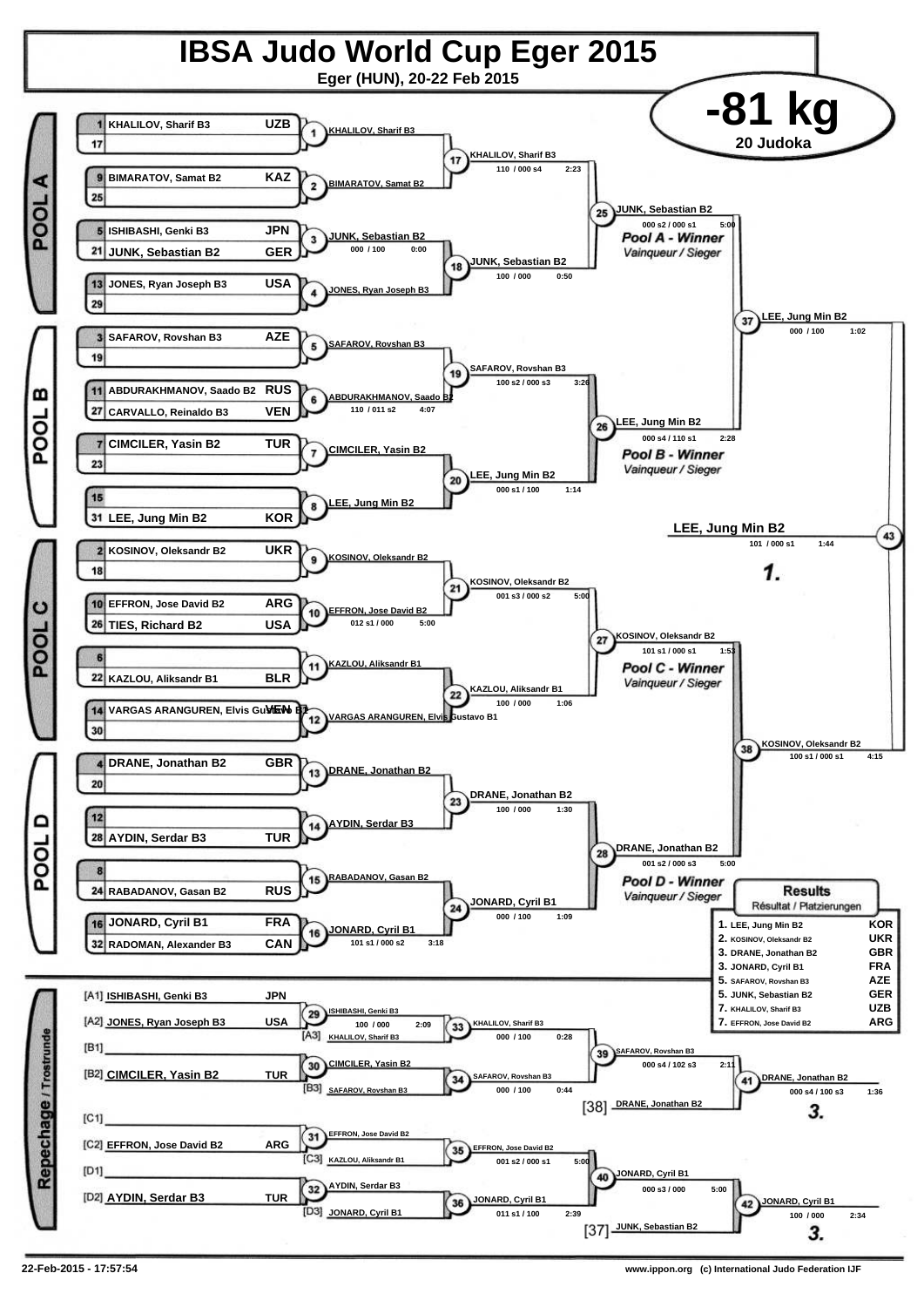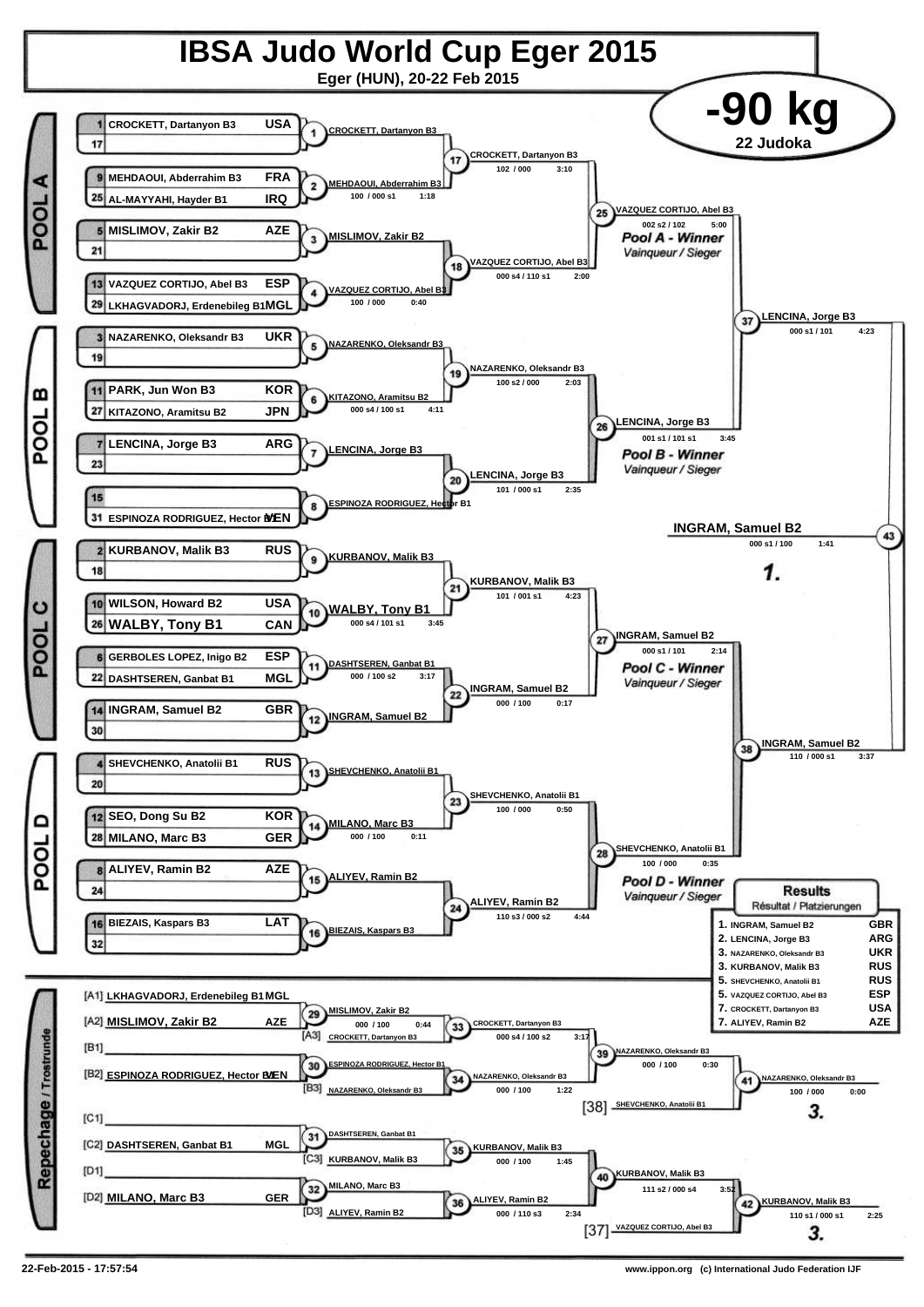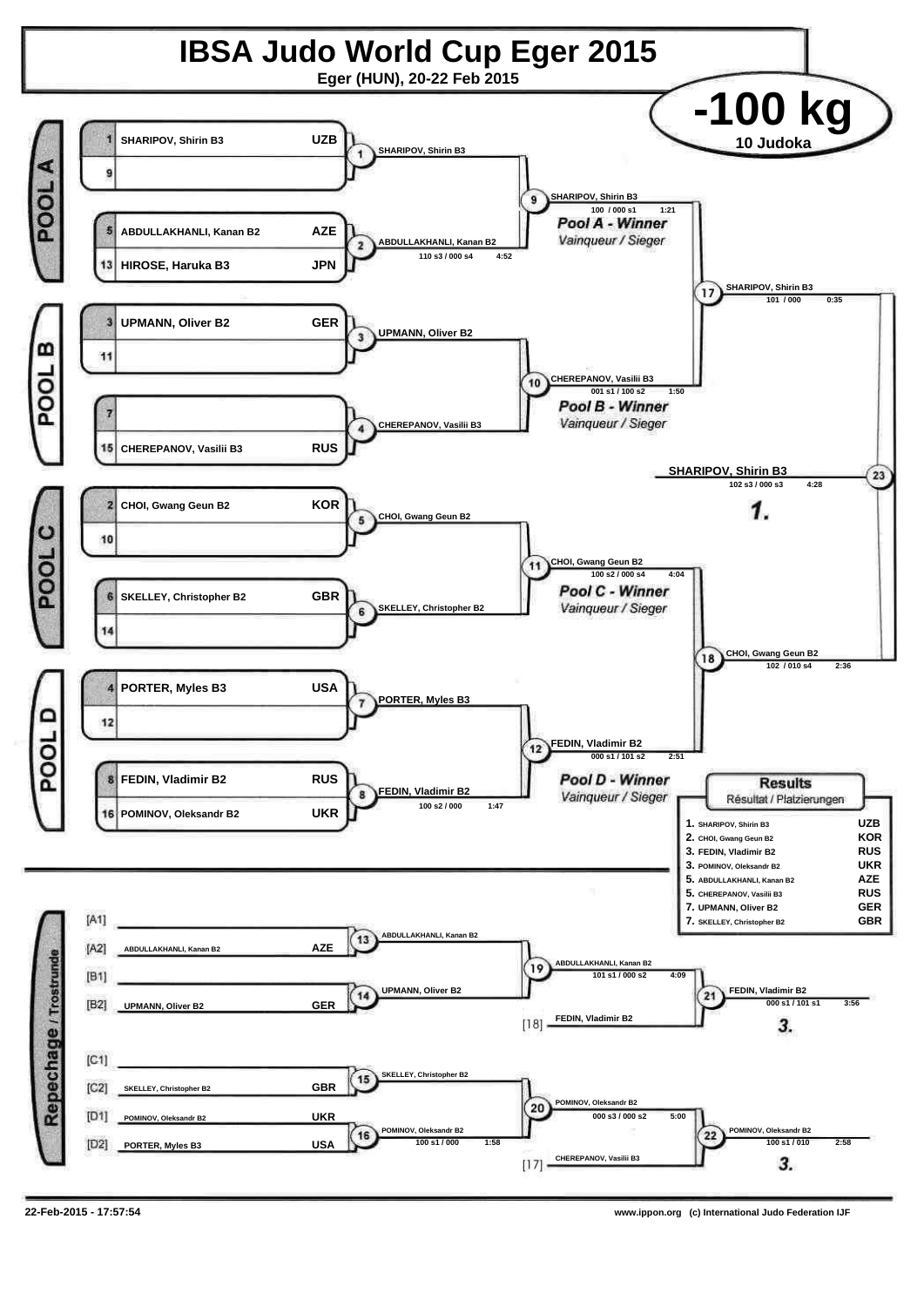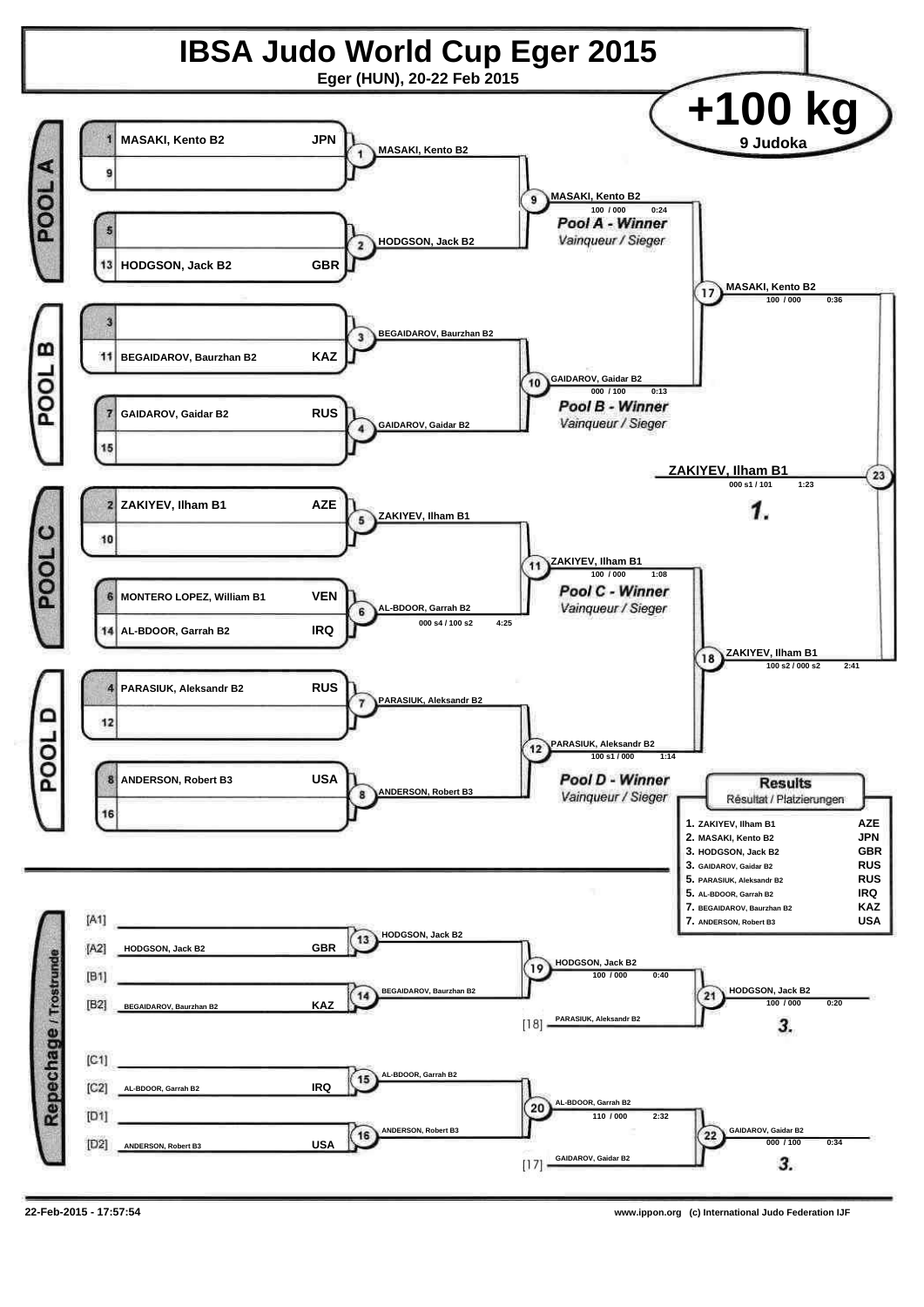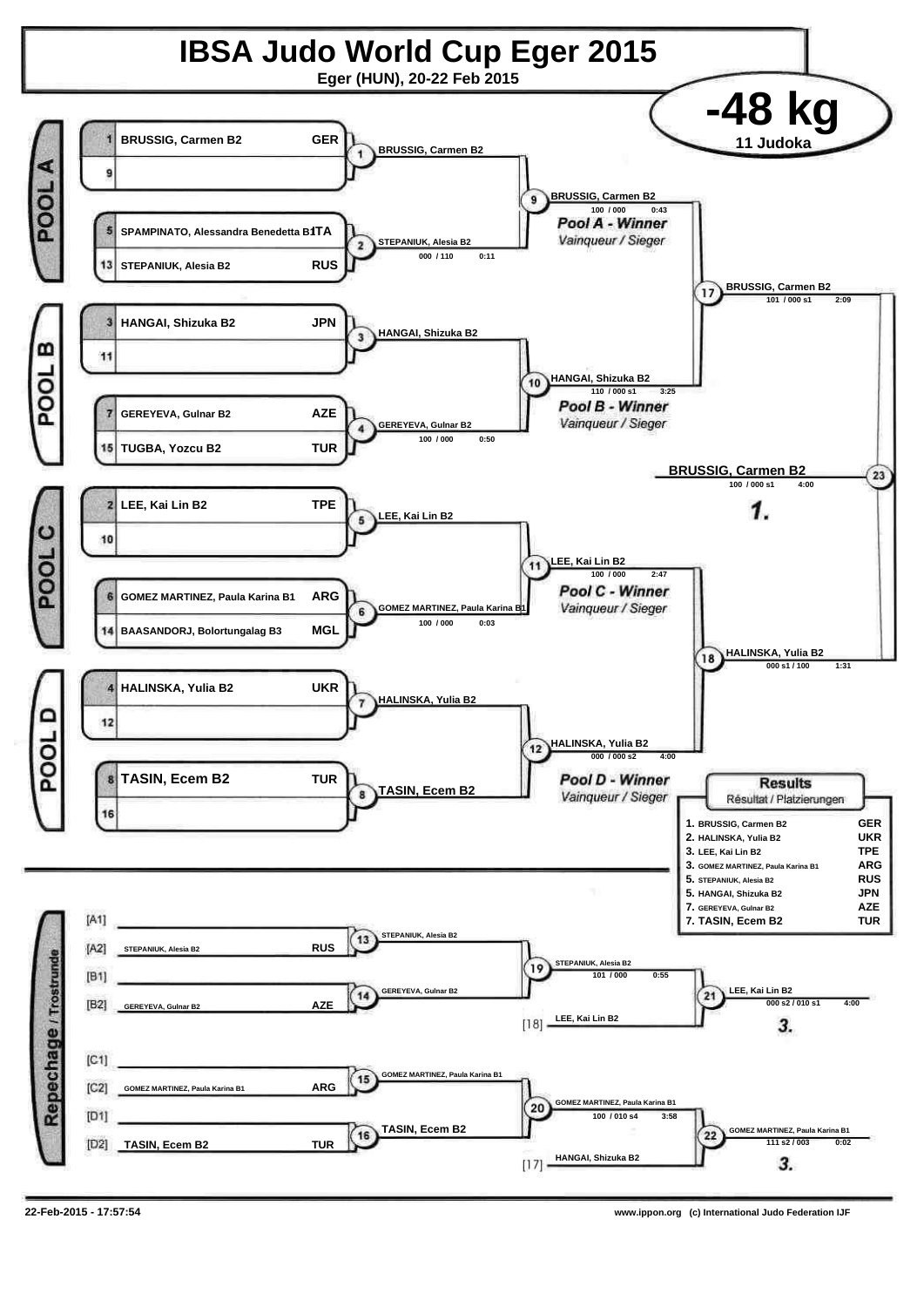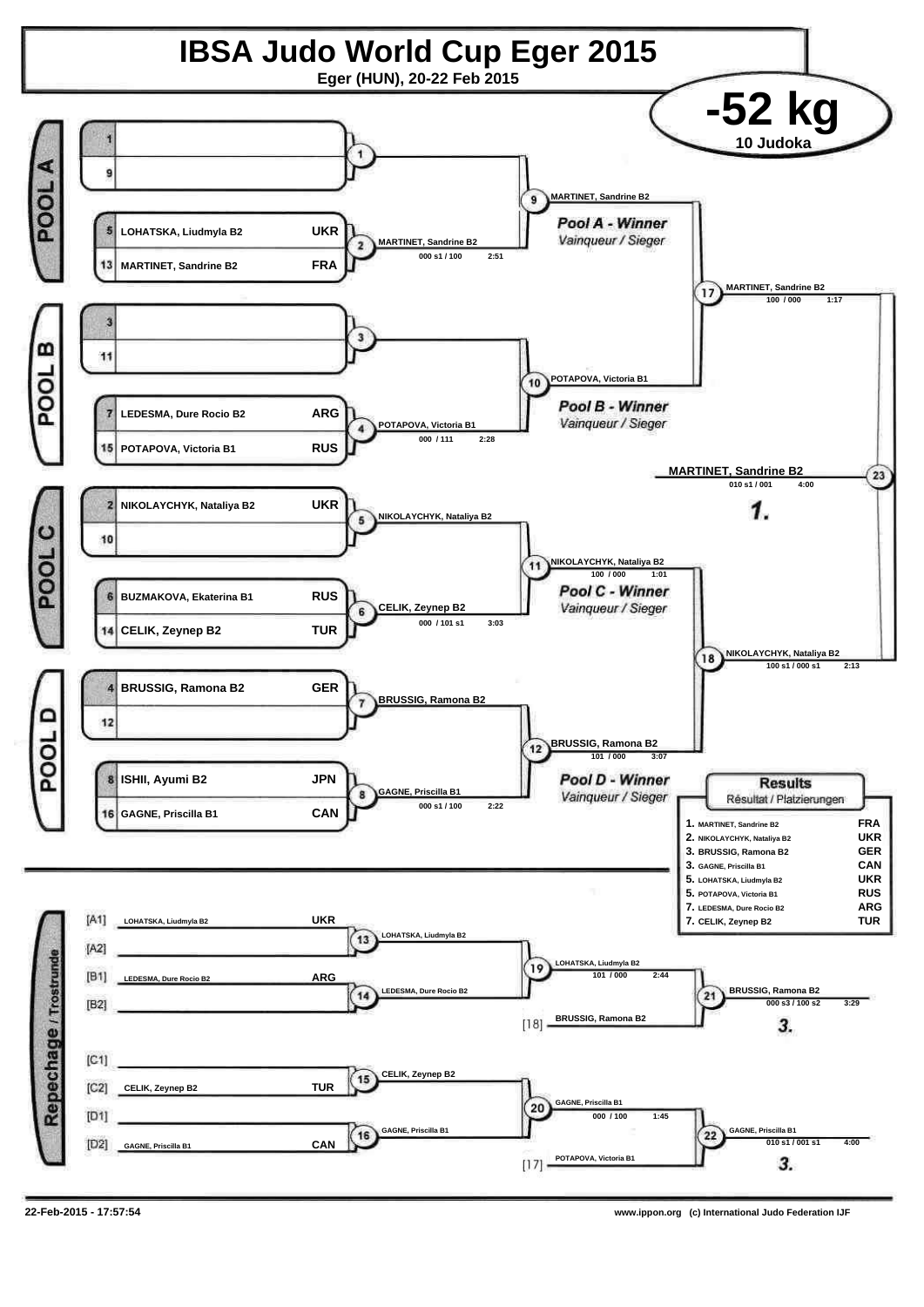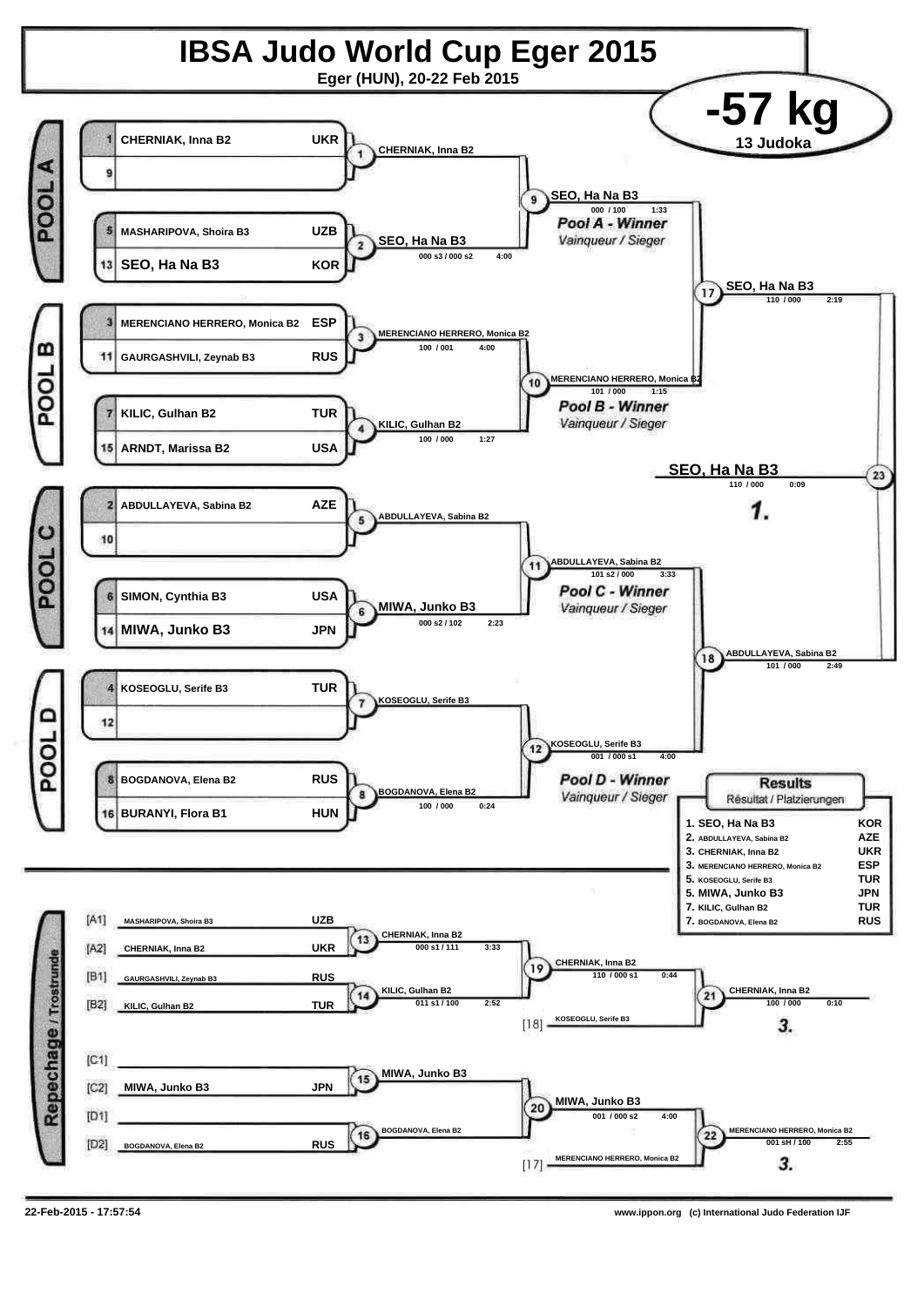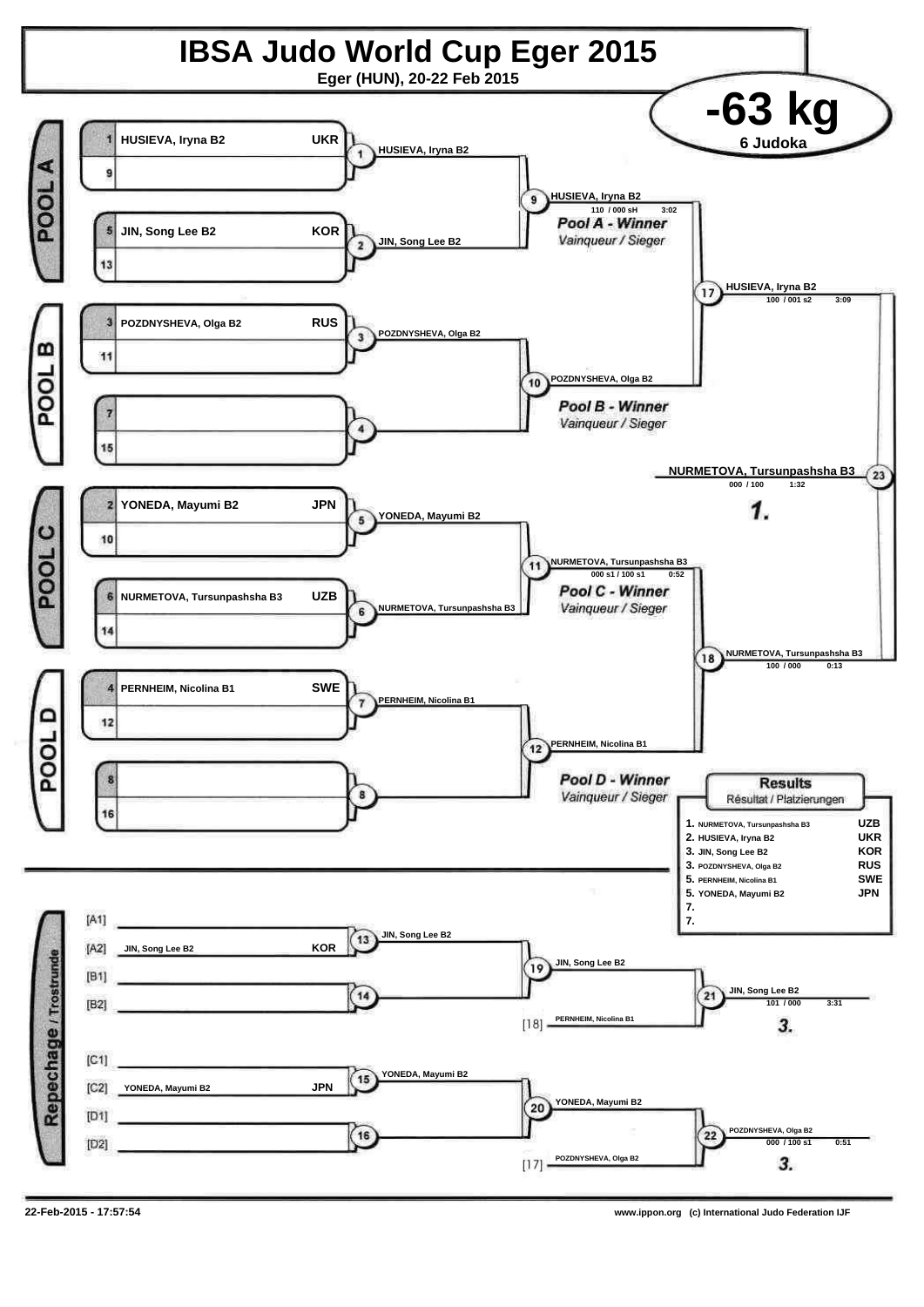